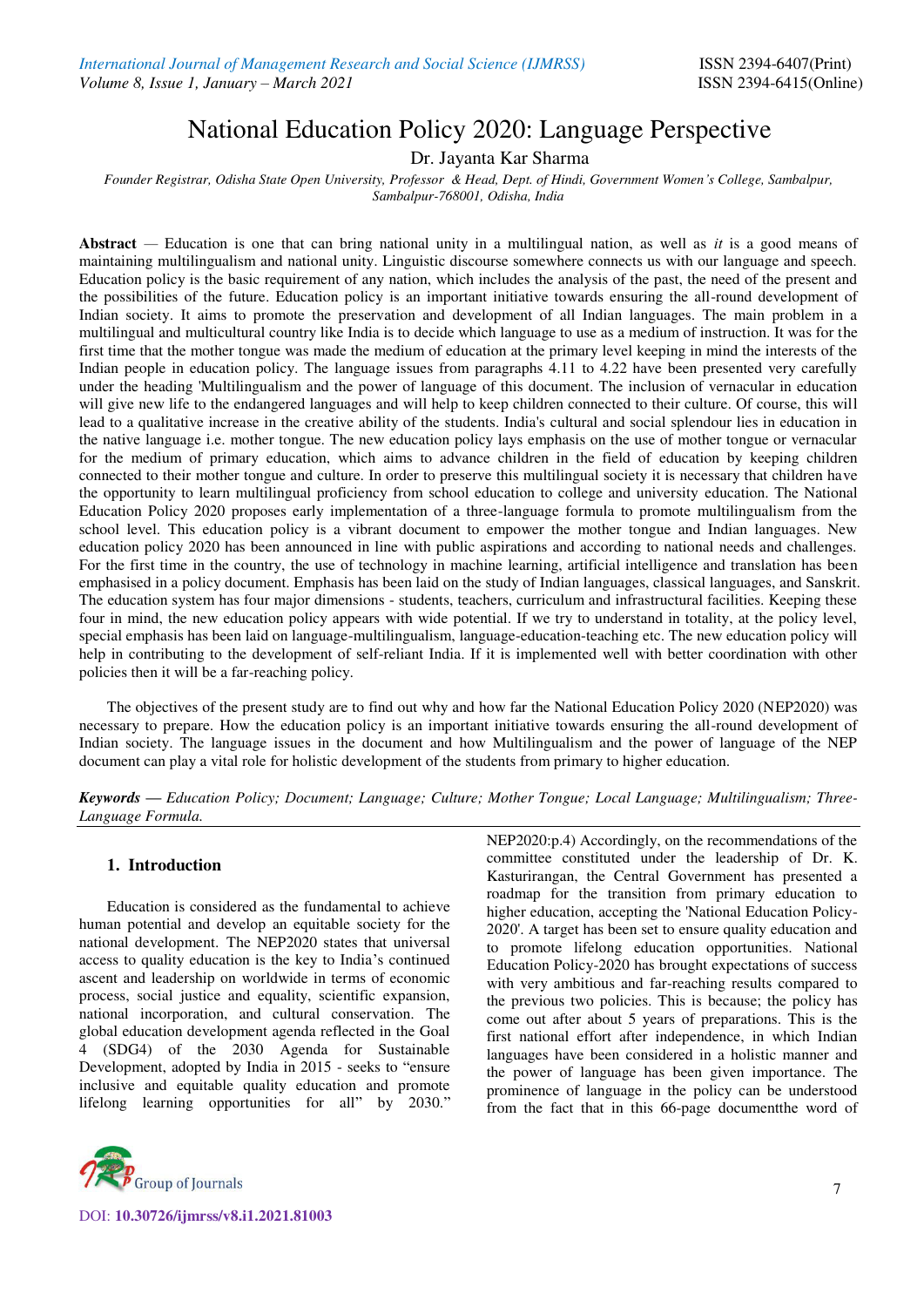'language' has been used 206 times, out of which 126 as plural and 80 times as singular. The 'plural' here signifies that in this document, the emphasis is on plurality cantered on all Indian languages rather than on any one language.If we try to understand in the broader scenario, then we will find that languages play a strong role in connecting our society. Language has special significance in the process of teaching and learning. The current education system promotes the supremacy of English, which hinders the development of the personality of the child and slows down the pace of learning. According to psychology, the child learns easily and quickly in his mother tongue or regional language. The new education policy talks about promoting and preserving linguistic diversity. The education system has four major dimensions - students, teachers, curriculum and infrastructural facilities. Keeping these four in mind, the new education system appears with wide potential. The new education policy lays emphasis on the use of mother tongue or vernacular for the medium of primary education, which aims to advance children in the field of education by keeping them connected to their mother tongue (Home language) and culture.Education requires proper planning and policy. Education is a process of learning that can be achieved through language.

The main problem in a multilingual and multicultural country like India is to decide which language to use as a medium of instruction. Education is one that can bring national unity in a multilingual nation. Linguistic discourse somewhere connects us with our language and speech. In order to preserve this multilingual society it is necessary that children have the opportunity to learn multilingual proficiency from school education to college and university education. Our children are also unable to acquire the basic language skills at school level. A large proportion of school children are lagging in reading, letter knowledge, writing, etc. When these children go to colleges and universities, they do not take interest in language and literature studies.

## **2. Literature Survey**

So far as the literature survey is concerned, till now no specific literature is found except the NEP2020 original document published by MHRD, Govt. of India. Furthermore, no specific book or paper is available till now on the particular topic i.e. the language perspective of the NEP2020. This paper will open up various angles to discuss further.

# **3. Materials and Methods**

In order to meet the objectives, the paper takes a detail analysis of the National Education Policy 2020 approved by the central cabinet. Out of several issues, the language perspective of the policy has been taken specifically to



discuss. Focus has been made on several issues within the issue of language. The NEP2020 original document of erstwhile MHRD department, Government of India is the primary source of the study. The paper may be considered a unique one in terms of language policy of the NEP document and open up many avenues for further discussion on multilingualism, multiculturalism and of course the power of language.

## **4. Results**

The aim of this study is how to promote the preservation and development of all Indian languages. It was for the first time that the mother tongue was made the medium of education at the primary level keeping in mind the interests of the Indian people and for holistic development of the personality of Indian students. The objective of including Indian languages in the education system is to save and strengthen them which will give new life to the endangered languages and will help to keep children connected to their art &culture.

*Language as Power:* The National Education Policy 2020 presented by the Government of India has brought a ray of hope for all Indian languages. The language issues from paragraphs 4.11 to 4.22 have been presented very carefully under the heading 'Multilingualism and the power of language' of this document. Under this, paragraph 4.11 recognizes that young children learn and understand meaningful concepts in their home language / mother tongue more quickly. So, as far as possible, at least till grade 5 but preferably it is up to grade 8 and beyond, the medium of instruction will be home language / mother tongue / local language / regional language. After this, home / local language will continue to be taught as a language wherever possible. Both government and private schools will comply with this. This is the biggest achievement of the new education policy. This is the condition when the ability of children is highest. During this period, the medium of instruction has been set in the mother tongue i.e. home language or vernacular or regional language, it will have far-reaching consequences and our national spirit will also be strengthened. The very language during which he communicates together with his |along with his" > together with his mother and with his immediate environment also serves to link him with a wider crowd, most of whose members are distant in time and place. Language thus provides a continuity and scope without which a way of overarching nationality couldn't be constructed; it provides concrete, emotionally significant products that the individual received from previous generations and can expire the longer term ones which , within the present, link him to a widely dispersed population, most of whose members he doesn't , and never will, know personally." (Kelman (1971: 54).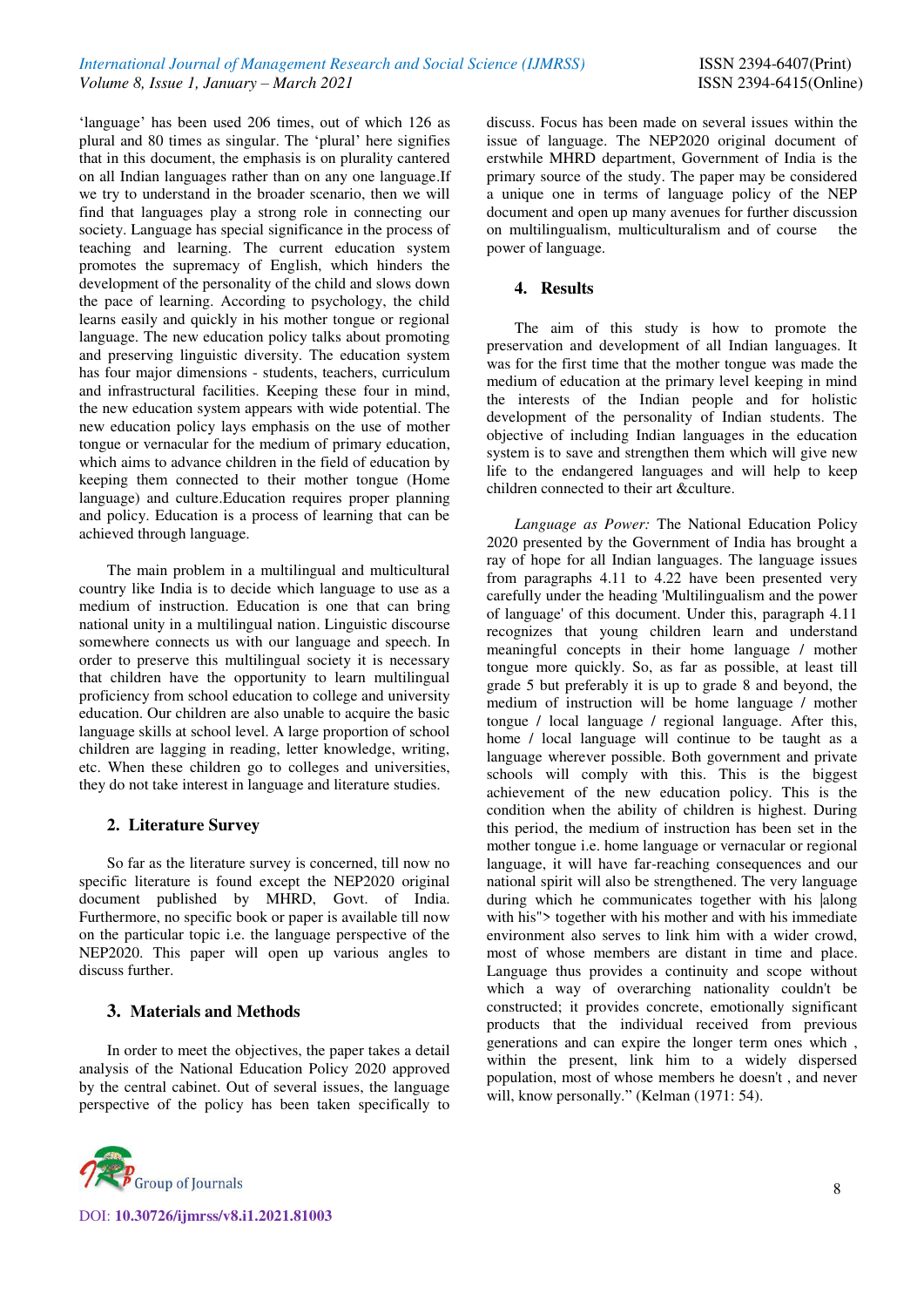Today, the time it takes to learn English can be appropriated in the expansion of knowledge. Therefore, changing the medium of education in government and private schools in the initial phase will yield very positive results. It has been made clear again in para 4.13 that no language will be imposed on any state. However, the importance of English has also not been denied in this. Higher quality textbooks in all subjects including science will be made available in home languages / mother tongue. Para 4.14 of the format states that all efforts will be made to prepare bilingual textbooks and high quality teaching material in science and mathematics so that students will be able to think and speak on both subjects in both their home language / mother tongue and English. In order to develop linguistic skills in children, especially oral and written communication skills, a year-long fair will be organized in schools in which litterateurs, writers etc. will be invited so that children get an opportunity to interact with them. If these linguistic fairs are held near any good libraries, then children can increase their interest in reading books. Children will also get opportunities to choose their language. Especially after the fifth and eighth grade change their language. Flexibility has been maintained in the choice of language. Dr. Rukmini Banerji, the CEO of Pratham Education Foundation, believes that teachers should able to speak the playground language, which is spoken by students in the playground, to provide effective education in any subject. Speaking to BOOM, Banerji said, "I am from Bihar where nobody speaks Hindi, but rather Bhojpuri or Maithili. In school, if you suddenly face instructions in Hindi, you may not understand. An effort should be made to bring the school closer to the home through the home-language."

There are many levels of languages in the country, including the official language, classical language, eighth schedule languages, etc. But the issue ofendangered language has emerged for the first time in a consolidated policy document, which discusses the 197 languages declared by UNESCO, along with the concern for the preservation and promotion of script less and endangered languages. This linguistic crisis is also seen with tribal languages, it is more or less same with all Indian languages. It has eighth schedule languages and classical languages. According to the 1961 census of India, 1652 mother tongues have been reported, including 103 foreign mother tongues. According to the data of the 15th census 2011, the number of mother tongues recorded by the people is about 19569. After analysing and reviewing the names of these mother tongues, the existence of 1369 rationally rated mother tongues and 1474 unclassified languages has been approved in this report. The total number of languages spoken by more than 10,000 people is 121. It is impossible to take care of all these mother tongues, but there are currently 22 scheduled languages in priority, but the current education policy has raised hopes, no doubt. On the



basis of the census, in the last 30-40 years, the number of speakers of major languages has been decreased gradually, while the population of the country and that region has increased. It is a matter of happiness that this education policy has provisions on the development of teaching and study in all languages including the eighth schedule. It is proposed to update and disseminate them, so that our languages can stand before the English, French, German, Hebrew, Korean and Japanese languages.

*Language Teachers:* Chapter 22 of this document prescribes that special training is provided to language teachers. It is mentioned in this chapter that language departments will be established in higher education institutions, whose responsibility will be to provide training to language teachers. The trained teachers here will serve in various schools in the country. The professional demand of language teachers is also mentioned in this document. Demand for teachers of Indian languages will increase across the country. This will also provide employment to teachers. Linguistic skills especially oral and written communication skills will be developed in children. According to this document, development and preservation of all Indian languages will be encouraged. Under this, special plans will be made to advance classical Indian languages and literature in higher education institutions. A national institute for *Pali, Prakrit* and Persian languages will be established. If we try to understand in totality, at the policy level, special emphasis has been laid on multilingualism and language-education-teaching. Apart from this, there are plans to prepare professional teachers and take them forward in their profession, their efficiency, which is linked to continuous professional development program and make them better teachers. At the level of planning, policy etc., this document appears in a positive form.

The language through which the child first communicates with his mother, family and environment, if he gets education for the first few years, his mental development will be better. The following observation by Rutherford is quite significant, There is a minimum of one characteristic that's common to each successful languagelearning experience we've ever known, which is that the learner is exposed a method or another to an adequate amount of the info of the language to be learned" (p.18).

 In the era of social media and e-learning, it is not possible for anyone to remain completely untouched by English. Going forward, he can learn it as per his requirement. The responsibility of its system has also been placed in the education policy. English is not a typical foreign language as in case of Spanish, Russian and German languages. The benefit of using home / mother tongue as a medium would be to get rid of the initial hesitation, fear and anxiety.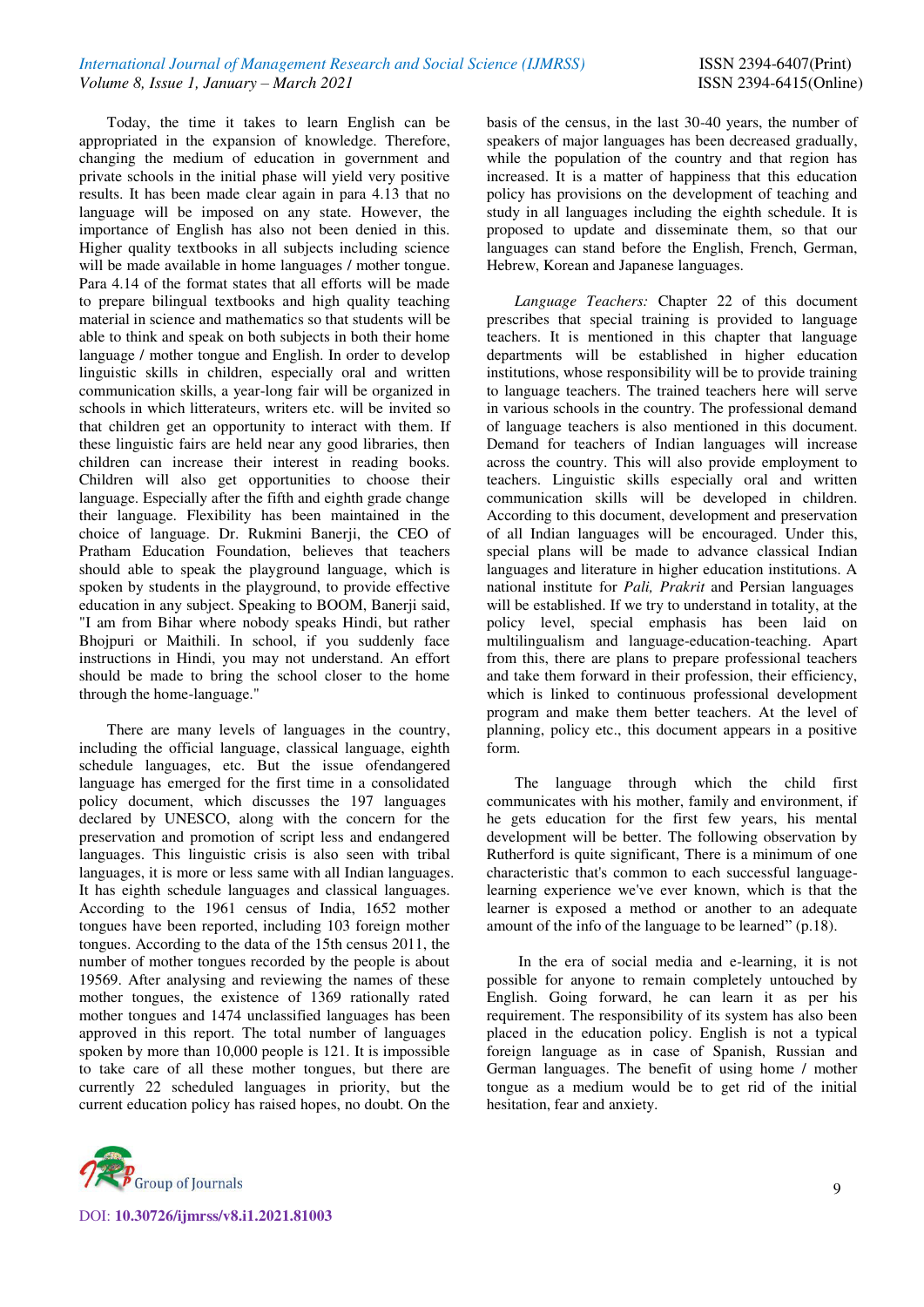*Multilingualism:* With the emphasis on multilingualism in the National Education Policy 2020, the changes that are proposed in the schooling system are likely to emerge in the multi-faceted personality of the students. In this context, the document is a systematic and practical effort towards the new construction of modern India and the upgrading of the Indian education system as per the twenty-first century requirement. Early childhood care and education has been included in the education policy keeping in mind the all-round development of children. Along with this, a meaningful initiative has been taken to use mother tongue or regional language for primary and secondary education. Eliminating the imperative of English as a medium of primary level education and widespread use of Indian languages will see far reaching results in basic education. This will pave the way for the advancement of native languages, as well as help in the development of the spirit of Indianness and national unity. Prof. Hans Raj Dua (2008: 44) believes that such thinking and its implementation had two far-reaching effects on Indian society. On the one hand, English got a big boost and thus the economic interests and ideas of the economically influential elite were nurtured, on the other hand, the social status, functions and model for development of local languages suffered a lot. Thus the principles of monolingualism hampered multilingualism and destruction of minority language communities and their linguistic rights, as well as the functions and benefits of linguistic diversity. Education through mother tongue and Indian languages will increase the chances of employability and we will be successful in building a confident future generation. Instead of insisting on securing marks, emphasis has been given on self-reliance and understanding the concept as well as the desire to create a new generation with all-round development in this document. By acquiring knowledge of Indian languages one can actually make the imagination of nation-growth possible by rising above the feelings of caste, religion, regionalism and communalism.

*Importance of Mother Tongue:* On a practical level, the difference between any two languages is social or political rather than linguistic. In this way, the mother tongue or regional language can express its social values and knowledge in the entire occultation to the new generation through elementary education. Thus, if a language represents a region or a particular society, it will be easy for any child coming from the background of that society to understand the basic education in their language. Govindraj Ethiraj rightly said, "The closer the school language is to the language that the child is familiar with that what is going to build a robust". Many world famous language scientists and academicians like Steven Pinker, Chomsky, Peter Trudgill, etc., have made it clear that the language closest to the maternal language or student's social language is that the most useful language for



education . Consistent with sociologist Peter Trudgill, "language as a social phenomenon is closely engaged with the social organization and value systems of society (p. 8)." In this way, if a language represents a region or a particular society, then it will be easy for any child from the background of that society to understand the basic education in their language. But to make these languages educative, there is an urgent need to strengthen them at the structural and conceptual level i.e. without standardization and technical terminology, there will be difficulty in making these languages a medium of instruction and producing text books. Along with this, the new education policy has suggested several measures to improve the quality of teaching along with the educational use of Indian languages. Towards training of continuous professional development for teachers; Use of technology platforms such as SWAYAM / DIKSHA will be available to train teachers through online mode.

Education policy also states that many students come from other states and do not know the regional or local language. In such a situation, its efforts to promote language diversity and multiculturalism can be fruitless. National Education Policy 2020 recommends that students should learn three languages under the formulain their school out of which two languages must be native of India. For example, if a student in Odisha is learning Oriya and English, he has to choose to learn another Indian language. The draft also states that under the three-language formula, it will be mandatory to teach / learn Hindi in states where Hindi is not commonly spoken. After protests from non-Hindi speaking states like Tamil Nadu, the central Govt. dropped the reference to compulsory learning of Hindi. The choice of languages will depend on the states and students. However, to be a native of the country, it is compulsory to have at least two of the three languages - one of which is most likely to be a local or regional language. However, a statement issued by the Ministry of Education stated that "no language will be imposed on any student". It is not clear to what extent a student will choose a languagebut the document recognizes India's linguistic diversity, the importance of multilingualism and bilingual education and the need for capacity building in Indian languages.

The use of words like home language, mother tongue and vernacular has been kept so that it can be changed. The three are, in fact, viewed as similar to each other or as alternatives. The language of the home, or what is spoken at a child's home, is transformed into "mother tongue" or "vernacular", as the policy makes no effort to separate them. Is home language always the mother tongue? Will the local language always be the home language? What is the local language of a child? For example, a child from Aligarh who speaks Hindi at home listens to Urdu in the area and learns English at school. What can be the local language of a child whose family speaks Bhojpuri and lives in a Hindi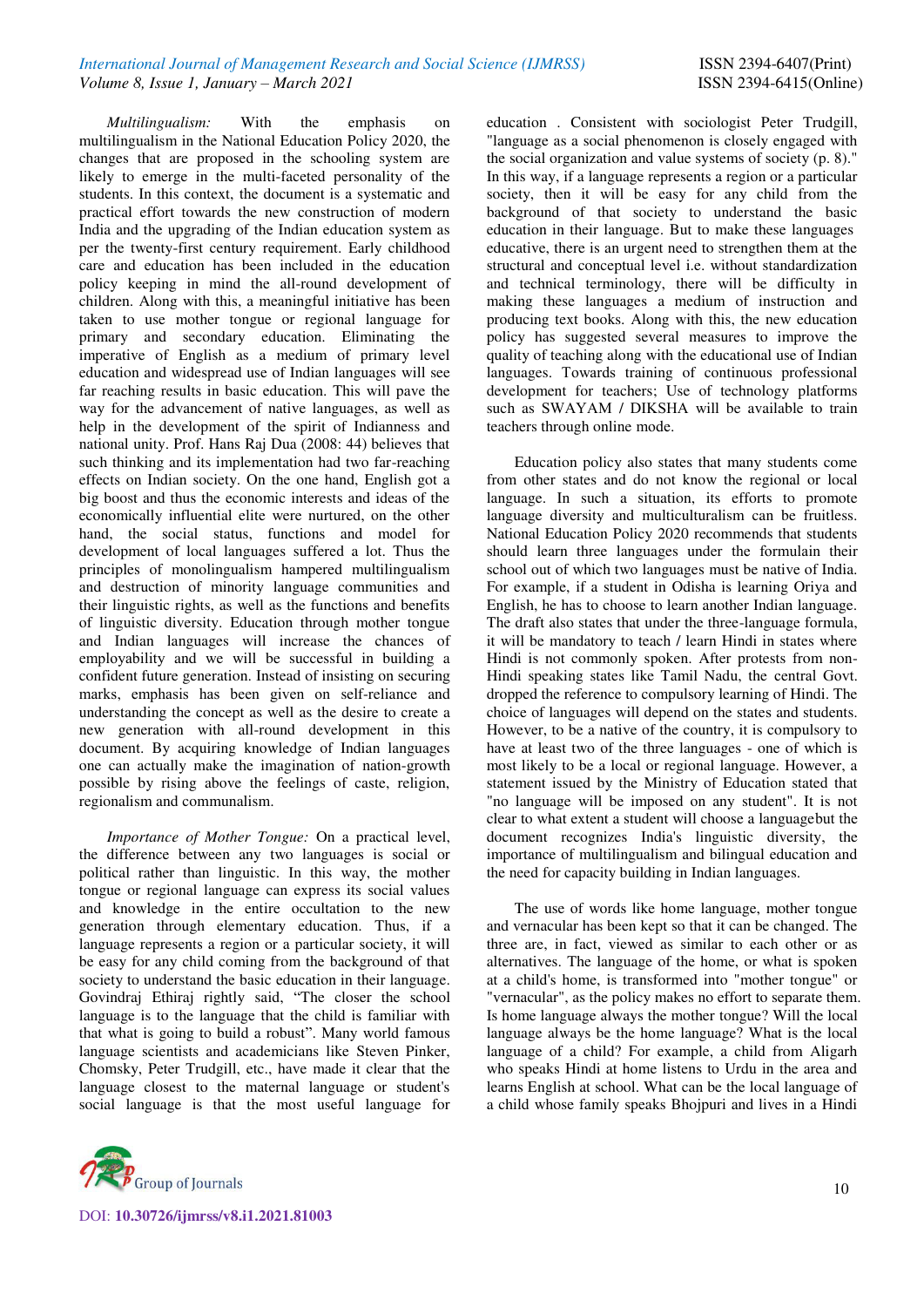speaking part of Mumbai! There is a difference in the local and home language of a North Indian child living in Chennai or vice versa, a South Indian child living in Bihar. Language is a ubiquitous and polymorphic phenomenon, and in India, language boundaries are fluid, as expressed by the term "multilingual". For example, many people who speak Urdu, Hindi and English would describe all three as their language. The question of mother tongue will always be problematic for such individuals and groups. The new education policy promotes multilingual culture and multilingualism is considered as a boon. It is also an opportunity to learn and expand a horizon. However, the complexities of multilingualism also have to be noted.

*Translation:* The new education policy has brought the concept of the Indian Institute of Translation and Interpretation, under which the work of translating and new interpretation from various fields of knowledge can be done easily. The new education policy also emphasizes that the teaching of all languages will be enriched through innovative and experiential methods and will be taught by combining cultural aspects of languages such as film, theatre, storytelling, poetry and music etc. The use of mother tongue / vernacular as a medium in various higher education institutions and various programs at the level of higher education or running these programs in bilingual form is a major step in this document. This will strengthen Indian languages. Along with this, it has also been said to create degrees and programs related to translation under the higher education system, which is very important in terms of implementation of Indian languages. However, as per the suggestion of the 'National Knowledge Commission', the 'National Translation Mission' has been in operation since 2005 and can be transformed into an institute where there is a comprehensive translation initiative in all Indian languages including English. The tradition of knowledge contained in tribal languages should be placed at the national front.

*Classical Language:* Looking at the possibility of better teaching and research on the art, history and tradition of the country, Indian classical languages {Tamil (2004), Sanskrit (2005), Kannada (2008), Telugu (2008), Malayalam (2013), and Oriya ( 2014)} it has been suggested to connect institutions with various universities. Apart from this, emphasis has also been laid on creating new institutions for Pali, Prakrit and Persian languages. At the same time, it has been proposed to create an independent institute with special emphasis on translation so that the culture of multilingualism and comparative studies of the country can be promoted. With the establishment of National Institutes for Parsian, Pali and Prakrit', it was suggested to strengthen the language department in higher educational institutions and promote mother tongue / local language in form of teaching in higher educational institutions. The new education policy is also involved in setting up academies for all Indian



languages included those of Eighth Schedule of the Constitution. Apart from this, it is proposed to collect manuscripts, preserve them, translate and encourage their study. Language, culture and art have been included in this new education policy in such a way that students can develop their own creative, artistic, cultural and academic dimensions. If these language resolutions and provisions are implemented with authenticity in the coming time, then Indian languages will be of great help in containing the symbols and sources of their lost glory. This will emerge an India whose citizens will be blessed with a sense of pride for their language, culture, tradition and heritage, and India will be on the march to a new peak of knowledge. Today there is also a large number of students with disabilities in India. The new education policy for their needs emphasizes on the preparation of teaching materials and infrastructure.

*Importance of Sanskrit:* Sanskrit has been given special importance in the new Education Policy 2020 of the Government of India. Sanskrit, which some people believe to be dead, still survives in the regional languages of India in the form of *Tatsam / Prabhav* and *Apabhramsa*. Sanskrit is a rich language in itself, which needs to be reached to the masses. The important steps taken by the Central Government for the bright future of Sanskrit are commendable. All the Morden Indian languages, some part of Sanskrit is definitely found in them. We use Sanskrit words in different languages. By bringing Sanskrit and other classical languages to the centre, this policy has given a new meaning to the 'Indian Linguistic Area'. Sanskrit will be included in the mainstream curriculum. It will not be confined to single-stream Sanskrit schools and universities, but will be kept in broader perspective. Sanskrit teaching will be made interesting and innovative, and will be linked to other contemporary and relevant subjects such as mathematics, astronomy, philosophy, linguistics, dramaturgy, yoga, and more. According to the document, Sanskrit, while an important modern language mentioned in the Eighth Schedule to the Constitution of India, has a classical literature that is more in volume than Latin and Greek, with vast treasures of mathematics, philosophy, grammar, music.

NEP 2020 in para 4.17 says, "Sanskrit, while also a crucial modern language mentioned within the Eighth Schedule of the Constitution of India, possesses a classical literature that's greater in volume than that of Latin and Greek put together, containing vast treasures of mathematics, grammar, drama, politics, architecture, metallurgy, philosophy poetry, storytelling, medicine, and more (known as 'Sanskrit Knowledge Systems'), written by people of varied religions also as non-religious people, and by people from all walks of life and a good range of socio-economic backgrounds over thousands of years. It'll be taught in ways in which are interesting and experiential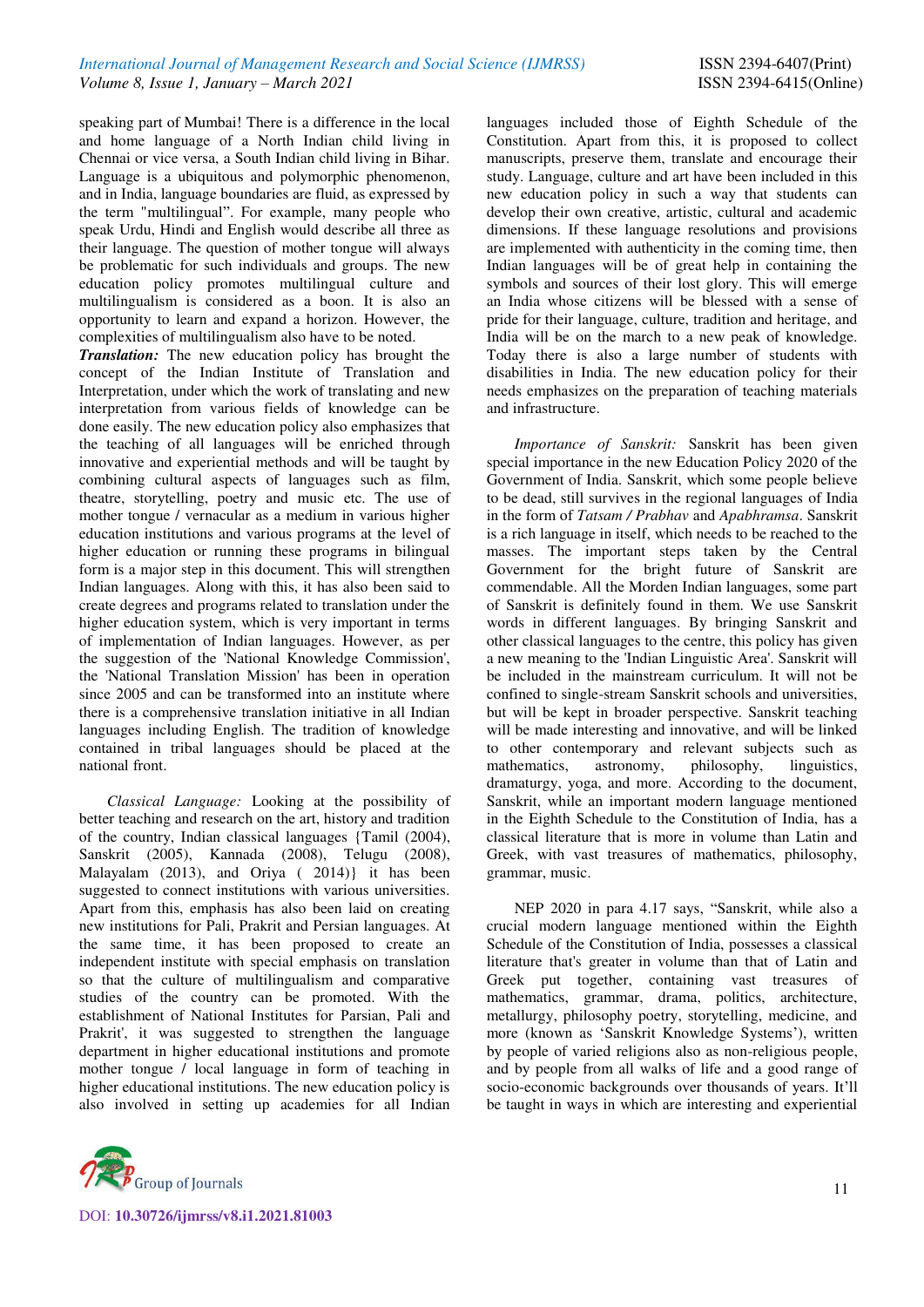also as contemporarily relevant, including through the utilization of Sanskrit Knowledge Systems, and especially through phonetics and pronunciation. Foundational and middle school level Sanskrit textbooks may be written in Simple Standard Sanskrit (SSS) to teach Sanskrit through Sanskrit (STS) and make its study truly enjoyable." (p.14).

*Other Languages:* The classical languages and literature in India like Tamil, Telugu, Kannada, Malayalam, Odia, Pali, Persian and Prakrit will also extensively available as an option for students in schools. Not only languages, dialect is also given importance in this policy. The emphasis is also on making them the medium of teaching. These, classical languages should be modernised as per the need. This may be particularly troublesome where the classical language is associated with religious traditions, as in the Arab world." Fortunately, this is not the case in India. Similar efforts will be made for all Indian languages possessing rich oral and written literature, cultural tradition and knowledge.

 Course study materials are developed at the state level and national level for deaf students and Indian Sign Language (ISL) will be standardized across the country. This document on teaching foreign languages states: Apart from high quality teaching material in Indian languages and English, foreign languages like Korean, Japanese, Thai, French, German, Spanish, Portuguese and Russian will also be placed in secondary level. In order to know the cultures of the universe and broaden their knowledge horizon, students should study important foreign languages. As regard to Chinese, this language has been dropped due to the recent Indo-Chinese conflict.

*Endangered Languages:* Languages are repositories of historical/geographical knowledge and healthy community interactions. Indigenous people speak hundreds of languages."(Vijay Tyagi)It is known that without the use of language, one often dies. In fact, this is the first policy document of the Government of India in which the issue of distressed languages has been raised so seriously. In this policy, there is a clear mention that the government is not only worried about the extinct languages, as well as it is sensitive to those languages which cannot be categorized as endangered languages but they also have no fewer problems. The importance of languages connecting language with art and culture is discussed in para 22.4 of National Education 2020. At the same time, emphasizing on preserving and promoting the languages of culture for conservation, promotion and propagation of culture is a commendable step. Para 22.5 expresses the concern over the extinction of languages in India. It states that "Unfortunately, Indian languages have not received proper attention and care under which the country has lost 220 languages in the last 50 years." UNESCO has declared 197 Indian languages as 'Endangered'."(NEP2020) "Around



100 of these 197 endangered languages are from tribal areas of the North-eastern region of India (NEI).

When a senior member of a community or tribe speaking that language dies, often that language also ends with them; and often no concrete action or measures are taken to preserve or record the expressions of these rich languages / culture. Moreover, various problems pertaining to 22 scheduled languages of the Constitution of India are also discussed in Para 22.6 of this document. Learning materials and dictionaries in these languages will also have to focus on preparation and continuous promotion.

*Indian Languages:* The new education policy has also included the importance of Hindi language by adjusting the influence of mother tongue primarily. Along with Hindi, the importance of Indian languages should also be made and the dominance of English should be eliminated. The mother tongue has unmatched importance in it. The new education policy, along with being based on Indian values of life, emphasizes on the promotion, restoration and propagation of Indian traditions, Indian culture and Indian languages, making it an important role in making India a capable, glorious, self-reliant. All the rich language thinkers have believed that for the prosperity of the country it is necessary to create an environment of the native language in which high quality education should be equally available in the languages. A strong democratic India can be built on this basis. Overall, we can say it as an Indiacentric education policy.

*Language and Culture:* The language and culture are both sides of the same coin. When language comes, it brings with it its culture and when it goes, it also takes its culture along. According to Indian culture, the need for a new education policy was being felt for a long time and it was also felt that Indian languages along with Hindi should be given importance in this education. Hindi is the language of nationality, making it the official language and enshrining it as a symbol of nationality should be the priority of the new education policy. The main objective of the new education policy is to make people aware that they cannot develop till they fully use all Indian languages including Hindi, and will not get national pride. The basis of Indian nationality is its composite culture, which has continuity with the languages of India. Therefore, compulsory teaching of the languages of the Union and the States is also necessary from the point of view of unity integrity of the country. All the thinkers and academicians of the country and the world believe that education in mother tongue is the best for the development of the individual. In almost all developed countries, the medium of instruction is their own languages and on the contrary most countries with foreign language medium are underdeveloped or under development category. The secret of the development, self-respect and self-confidence of the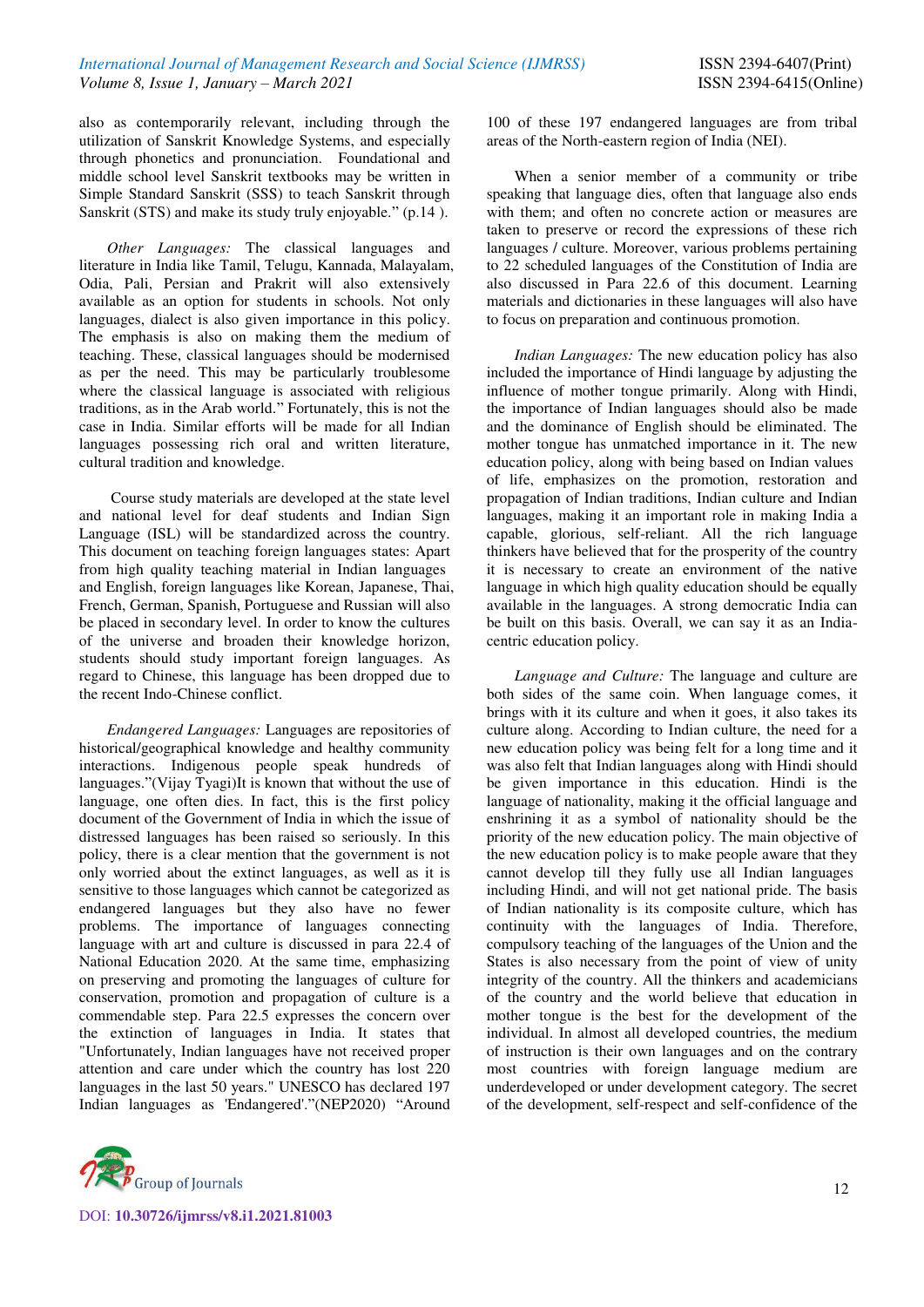people of European, American, Germany, Japan, Russian, Korean etc. is to give love, respect and top priority to selflanguage. They stand alive with pride and pride with their language &culture with all science-technology and economics. This is not happening to us, because we did not understand the importance of national identity, selflanguage and self-culture. While this is what makes us our independent identity, and increases the pride of the nation. Western culture is served through English language teaching at all levels from nursery poems, stories and other texts in India's seasons, rivers, mountains, dance, music, festivals, traditions, history, mythological stories, saints and the people belong to western countries. There is not even a glimpse of Indian culture in the text. Due to this, from the childhood, the students start leaning towards western culture instead of Indian culture and they start to accept western culture better than Indian culture. Hindi is a symbol of nationality and nation because Hindi is the language that connects India in socio-political-geographical and linguistic terms. Even if Hindi is the official language of the nation, it has not been given importance in the policy document in order to democratise the language policy.

*Three-language Formula:* The New Education Policy 2020 proposes early implementation of a three-language formula to promote multilingualism from the school level. The document states that the three-language formula will be applied to the need to promote constitutional provisions, people, territories and union aspirations, and promote multilingualism as well as national unity. "The threelanguage policy emphasizes the utilization of a national language as a teaching medium up to Class 5 of the kids.

Students in class and better education will have the choice of Sanskrit and other ancient Indian languages, but no student will have any obligation to settle on the language. The policy calls to provide the option of three languages and out of which two will be indigenous languages for the students (Sonali Sinha). However, the document also states that the three-language formula will be more flexibility, and no language will be imposed on any state. The children will learn the states, regions, and of course the students' choice, so long as at least two of the three languages are from India. "The NEP 2020 brings with a novel idea of implementing three-language formula with the view to encourage multilingualism and national unity. The new education policy gives the right to the states to decide the language of their choice. The NEP 2020 provides fluidity to the three-language formula as there is no specific language that shall be imposed on any state."In particular, students who wish to change three or more of the languages they are studying may do so in grades 6 or 7, as long as they are able to demonstrate basic proficiency in the three languages. There will be a major effort from both the Central and State Governments to recruit a large number of language teachers in all the regional languages



across the country, and in particular, all the languages mentioned in the  $8<sup>th</sup>$  schedule of the constitution. The teaching of the child in the mother tongue under the trilingual formula was also stated in the Kothari 1986 education policy, but that recommendation could not be implemented in its entirety in the country. There was a provision of teaching a regional, a national and a foreign language in schools under the Three-language formula. Significantly, after the implementation of the formula, there was a voice of opposition especially from the southern states. Under it, English and Hindi, a regional language, were kept in schools. After the protest it was made flexible and no language was made compulsory. Under this, the implementation of the trilingual formula in the Hindi speaking states was ignored. Hindi and English remained, but no measures were taken to teach any other Indian language. No Hindi speaking state has included any South Indian language in the curriculum of its schools. In the context of trilingual formula, there is nothing new in the new education policy this time, but there is newness in its presentation. The new education policy-2020 aims to develop India into a knowledge-based society. In other Hindi speaking states it will be other modern Indian language or English. In case of non-Hindi areas, it can be Hindi or English. The third language will be English or a modern Indian language in the Hindi speaking states. In a non-Hindi speaking state, it will be English or one of the modern Indian languages. According to the committee's report, language learning is an important part of a child's cognitive development. Its aim is to promote multilingualism among students. States like Tamil Nadu, Puduchery and Tripura have objected to the adoption of Hindi under the trilingual formula in their schools. Not only this, often state governments also do not have enough resources to implement the three-tier linguistic formula. Special attention is needed for these issues. "The policy appears good but, there are riders. The cognitive burden is higher for these kids," - Ganesh Devy, the man worked behind the People's Linguistic Survey of India.

The languages of India, along with their art and culture, will be documented through online portals, web and wiki to preserve the original language and their knowledge. The general public will also be invited to contribute to the portal and add their learning resources, with high-level knowledge of the language. These web portals will be managed by universities and their research team and funded by NRF. Students will be awarded scholarships on the basis of language. Various awards and incentives will be awarded for outstanding poetry and prose in Indian languages in the context of various categories, which will be established to ensure vibrant novels, poetry, journalism, textbooks and other works. In addition, proficiency in a language at the time of employment will also be considered a key quality parameter. It is also important to emphasize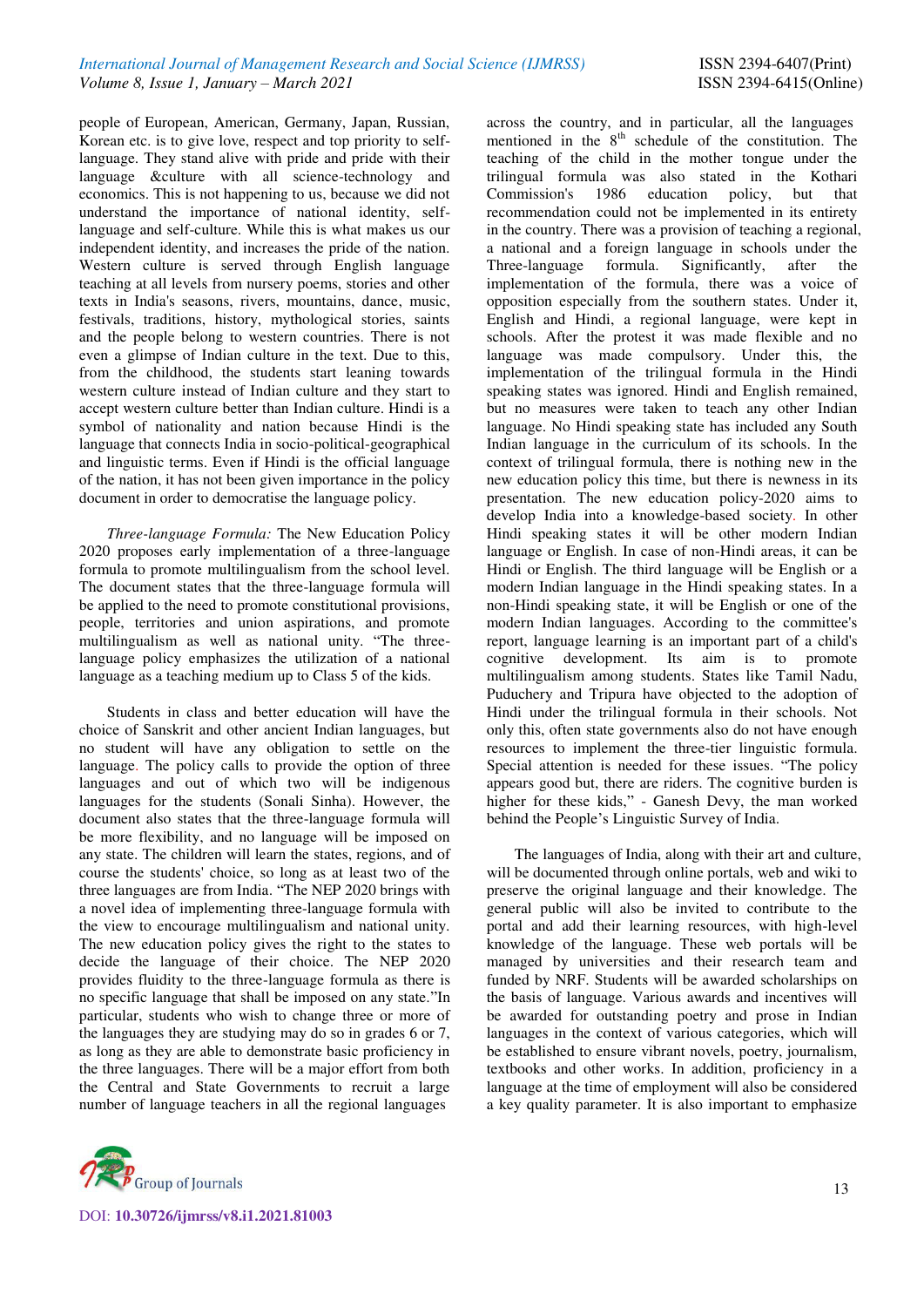the delivery of education in different languages which will help to make students adaptable to multilingual education. In addition, language education should be improved not only in terms of literature, grammar and language vocabulary, but also to interact with students in the same language. Teachers with high-level knowledge of a particular language will be appointed to impart education to students for the respective language. There will be a four-year B.Ed. degree which will focus primarily on increasing knowledge about native languages, through which teachers will be appointed as language expertise.

*Language Diversity:* Linguistic discourse somewhere connects us with our language and speech and also makes us part of a multi-lingual society where languages are heard, spoken and read in a very little distance. There is no doubt that the expressive capacity of a person living in a multilingual society can be seen and heard in every sphere of his life. In order to preserve this multilingual society it is necessary that children have the opportunity to learn multilingual proficiency from school education to college and university education. "The true relation between language development and diversity has evident and possible suggestions for the developmental linguistic planning. if there is no relation between development and language diversity, then goals in each domain can be pursued independently.

However, language teaching is one side of this policy. Apart from this, there are plans to prepare professional teachers and take them forward in their profession, their efficiency, professional development which is linked to continuous professional development program and make them better teachers. This document appears complete at the level of planning, policy etc. but in the other hand we see large number vacancies of teachers in schools to colleges, universities, in such a situation, Govt. should be serious about separate appointment of language teachers. Achieving the appointment target is an important issue.

India is a multilingual country and judging from this multilingualism is a major objective of this national policy. Now we have to see how it is implemented, because some of these policies like emphasizing the mother tongue, the trilingual formulas, etc. were already there in the earlier policy under Kothari Commission report, but there has been no concerted effort to comply with them. Presently, the attention of scholars was particularly attracted towards languages when they realized that many languages of the world are not being learned by the new generation. Are adopting technically strong and prestigious languages? The influential linguistic communities played the biggest role because they gradually began to deny their existence by considering their languages as a frivolous dialect. The establishment of English at the center of the education system created a rift between the English and Indian



languages in Indian society and this led to social and economic inequalities which led to the fury of the concept of a just society. If education is available in Indian languages, then the children of millions of farmers will be benefited.

# **5. Conclusion**

Language is a vital part of our education system in our country which plays an important role in strengthening the societal fabric in general and imparting education to the children in particular. But due to the existing federal structure and diversity in language, no local or regional languages have given importance or supremacy over other languages in India. The three-language formula in the policy document wills certainlygive a boost toour education system and removes social disparity. Most of the reforms in the NEP 2020 are very appreciative. Things should be changed with the need of the time which should be for the welfare of the society. Education is the key to human life and social change. The changes in education should be good for development of a society; hence the NEP 2020 with its new vision will definitely bring good changes in our education system. Education policy is an important initiative towards ensuring the all-round development of Indian society. It aims to promote the preservation and development of all Indian languages. It was for the first time that the mother tongue was made the medium of education at the primary level keeping in mind the interests of the Indian people in education policy. Also, one of the objectives of including Indian languages in the education system is to save and strengthen them. The inclusion of vernacular in education will give new life to the endangered languages and will help to keep children connected to their culture. Of course, this will lead to a qualitative increase in the creative ability of the students. It is important to establish India's cultural and social splendour in the minds of young generation which lies in education through the native language i.e. mother tongue. All behaviour without knowledge and study of mother tongue is considered meaningless. Education policy is the basic requirement of any nation, which includes the analysis of the past, the need of the present and the possibilities of the future. Ironically from the point of view of education policy, education was left neglected by the governments after the first in 1968 and second education policy in 1986. Importance has been given to all Indian languages including Hindi. Majority and democracy have been respected in this document. Education, research and innovation are important in this era of knowledge, while respecting the spirit of *Ek Bharat Shreshtha Bharat*. For the first time in the history of India, the views of about 2.5 lakh Grampanchayats, 6600 blocks and 650 districts were taken for framing the education policy. After taking suggestions from academics, teachers, parents, public